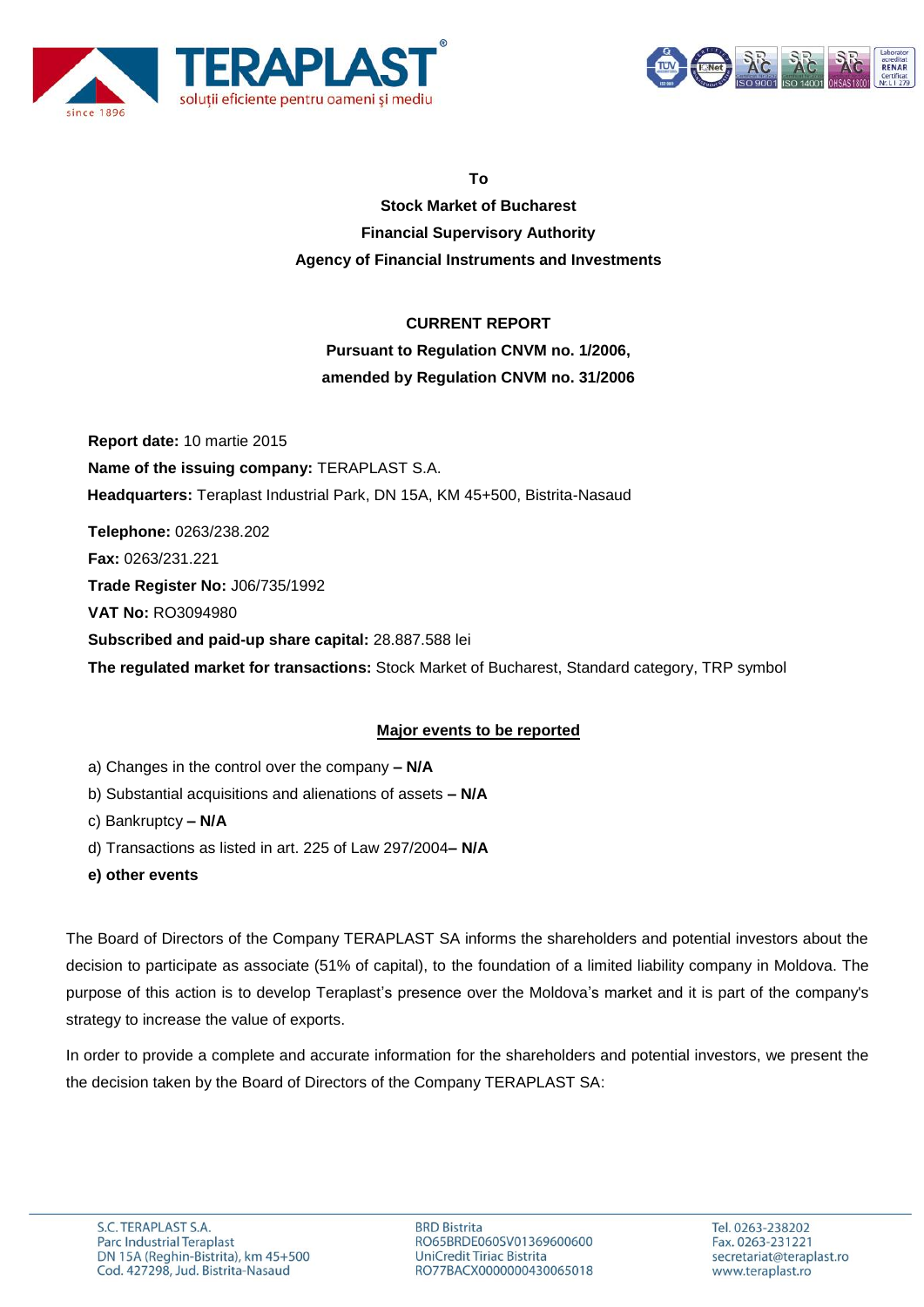



# **DECISION of the Board of Directors of the Company TERAPLAST S.A. J06/735/1992, RO 3094980 No. 11 dated 06th of March 2015**

Pursuant to Art.153^20 and the following from Law 31/1990 regarding the companies, with updated amendments, the provisions of law No.297/2004 regarding the capital market and the Regulation CNVM No. 1/2006 regarding the issuers and the operations with securities, amended by Regulation CNVM No. 31/2006, as well as Art. 18.4 , paragraph (7) from the Articles of Incorporation of TERAPLAST S.A., headquartered in the unincorporated area of Bistrita, Teraplast Industrial Parc, DN 15A, km 45+500, postal code 427298, Bistrita-Nasaud County, registered at the Trade Register under No.J06/735/1992, with the VAT No. CUI 3094980, during the online meeting, which was attended by all members of the Board of Directors, namely: Magda Eugenia Palfi-Tirau, Dorel Goia, Emanoil Ioan Viciu, Razvan Stefan Lefter and Teofil-Ovidiu Muresan,

#### **After deliberations, the Board of Directors, with the favorable vote of all its members,**

### **DECIDES**

- 1. Approval of the participation of the Company Teraplast SA, acting as associate, to the foundation of a limited liability company in the Republic of Moldova, with a total share capital of 5.400 MDL, with the following structure of the associates: Company Teraplast SA - 51% of the share capital, Mr. Mircea Moraru - 35% of the share capital and Mr. Negru Dorel - 14% of the share capital.
- 2. Approval of the participation of the Company Teraplast SA in the share capital of the company constituted according to paragraph 1 of this, with the amount of 2.754 MDL (566.67 €), contribution to capital formation is exclusively in cash and will be fully paid at the foundation.
- 3. Approval of the Articles of Incorporation of the company constituted according to Art.1.
- 4. In order to fulfill the provisions of art.1 and 2 of the present, mandating Mr. Alexandru Stanean, acting as General Manager of the Company Teraplast S.A., to represent the Company Teraplast S.A. with the authorities of the Republic of Moldova (including, without being limited to, the State Registration Chamber, the bank where the account is opened for registered capital etc.) in order to sign the Articles of Incorporation (or Statute) of the Company that is to be founded according to Art. 1 and 2 of this, and to sign any documents, to take the necessary steps for registration and operation of the new company, to the competent public and private enforcement bodies in Republic of Moldova. In the event Mr. Alexandru Stanean can not fulfill his mandate hereby granted, he will empower, by power of attorney, a third person for representing the Company Teraplast SA in order to achieve those laid down by this.
- 5. Mandating Mr. Goia Dorel Chairman of the Board of Directors, to sign in name and on behalf of Board of Directors this decision.